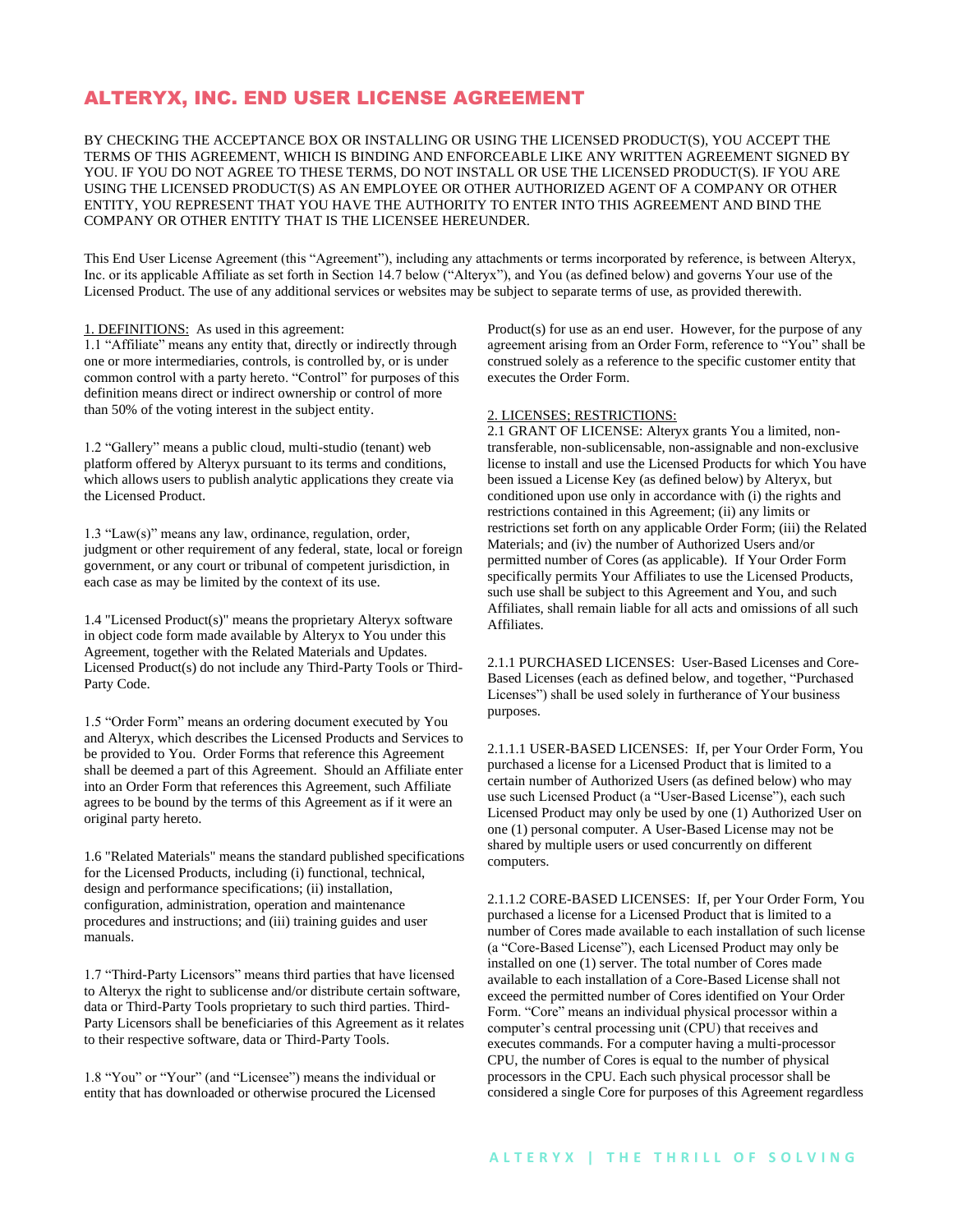of whether it is being utilized with technologies such as hyperthreading or similar technologies to make multiple logical cores or logical CPUs visible to the operating system.

2.1.2 TRIAL LICENSES: If You ordered or downloaded a Licensed Product on an unpaid, trial basis (a "Trial License"), You may use the Licensed Product solely in connection with Your own trial use and evaluation of the Licensed Product, and You shall not resell, sublicense or otherwise publicly disclose or disseminate any output of the Licensed Product. A Trial License entitles You to use the Licensed Product on a single personal computer for a fourteen (14) day trial and evaluation period or such other period as may be granted by Alteryx ("Trial Period"). The Trial License automatically expires at the end of the Trial Period, at which point, the Licensed Product shall become inoperable. Alteryx may terminate Your Trial License at any time with immediate effect for any reason and without liability to Alteryx of any kind.

2.1.3 NON-COMMERCIAL LICENSES: If You obtained an unpaid license to any Licensed Product for educational purposes or for a not-for-profit organization (a "Non-Commercial License"), You may use and access the Licensed Product solely for noncommercial purposes for Your educational institution or not-forprofit organization (each, an "Organization"), as applicable. Eligibility for Non-Commercial Licenses is based on verification by Alteryx, in its discretion, of Your enrollment or employment, as applicable, with an Organization. Each Non-Commercial License is for a one (1) year term. If the Non-Commercial License is a User-Based License, Section 2.1.1.1 shall apply. If the Non-Commercial License is a Core-Based License, Section 2.1.1.2 shall apply. Alteryx may terminate Your Non-Commercial License at any time upon thirty (30) days' notice, with or without cause, and without liability to Alteryx of any kind.

2.2 AUTHORIZED USERS: You must identify to Alteryx Your personnel who are authorized to use the Licensed Product and for whom the applicable license fees are paid (each an "Authorized User") in such a manner as required by Alteryx (e.g., via a valid email address assigned by You to each such Authorized User). The total count of Authorized Users must not exceed the number of User-Based Licenses purchased pursuant to an Order Form or otherwise granted by Alteryx in the case of Non-Commercial Licenses and Trial Licenses. User-Based Licenses may be reassigned to other uniquely identified individuals over time in the event personnel are no longer employed by You or the job description of designated personnel no longer includes usage of the Licensed Products, but may not be reassigned so frequently as to enable the sharing of any single User-Based License between multiple users.

2.3 BACKUP COPIES: You may create one (1) backup copy for each Licensed Product You have (not per user) as may be legally necessary, provided that (i) it is used only for backup purposes; (ii) all Alteryx and Third Party Licensor information including copyright notices are maintained on such copy; and (iii) possession of the copy is retained by You in a secure location.

2.4 USES NOT PERMITTED: Unless otherwise expressly set forth in this Agreement, You may not: (i) copy, modify or make derivative works of any part of the Licensed Product or Third-Party Code, or incorporate the Licensed Product or Third-Party Code into other software (in each case, except to the extent permitted by an

applicable open source software license); (ii) distribute, sell, resell, rent, lease, sublease, sublicense, timeshare, lend or otherwise disseminate the Licensed Product, Syndicated Data, Third-Party Code, or any copies thereof, or Your rights under this Agreement; (iii) place the Licensed Product on the Internet or any similar network or network service or virtualize an User-Based License without Alteryx's prior written consent; (iv) make any attempt to unlock or bypass any initialization system, or encryption techniques utilized by the Licensed Product; (v) alter, remove or obscure any product identification, proprietary legend, copyright, trademark, service mark, or other notices contained in or on the Licensed Product; (vi) disclose any passwords, lock-codes, authorization codes, license keys or serial numbers provided by Alteryx (each, a "License Key"), or use any License Key not supplied by Alteryx; (vii) decompile, disassemble, decode, reverse engineer or in any other way attempt to derive, reconstruct, or discover a source code version of any Licensed Product or any of its components, including any data incorporated therein; (viii) publicly disseminate performance information or analysis from any source relating to the Licensed Product; (ix) use the Licensed Product to develop a product that is competitive with any Alteryx product offering;  $(x)$ assert, nor will You authorize, assist or encourage any third party to assert, against Alteryx, any of its Affiliates, or Third-Party Licensors, any patent infringement or other intellectual property infringement claim regarding any Licensed Product, workflow or derivative work thereof; or (xi) disclose the terms and conditions of this Agreement or any Order Form.

2.5 THIRD-PARTY CODE: The Licensed Product may contain or be provided with components from Third-Party Licensors ("Third-Party Code"). To the extent applicable to the provision of Licensed Products hereunder, Third-Party Code shall be subject to the terms and conditions of open source software licenses as described in the "Help" section of the Licensed Product.

2.6 ALTERYX SDK: The following terms apply to Your use of the Alteryx SDK: [https://www.alteryx.com/sdkterms.](https://www.alteryx.com/sdkterms) "SDK" means the Alteryx Software Development Kit made available by Alteryx to You under this Agreement, including any Updates, plus any previous versions of an Alteryx SDK that You have obtained without an accompanying license agreement (if applicable).

## 3. DATA AND THIRD-PARTY TOOLS:

3.1 SYNDICATED DATA: If You purchased a license to thirdparty data sourced by Alteryx ("Syndicated Data"), the following terms apply to Your use of the Syndicated Data: [https://www.alteryx.com/syndicateddata.](https://www.alteryx.com/syndicateddata) The definitions of "Output Provision" and "Results" as used in this Agreement may be found in the foregoing link.

3.2 LICENSEE-SOURCED DATA: You may use the Licensed Products with Your own data sets and/or third-party data sets licensed directly by You from third parties ("Licensee-Sourced Data"), provided that You are compliant with the terms and conditions of Your agreement with such third party. Alteryx shall not be liable for any damages or claims incurred as a result of Your use of Licensee-Sourced Data with the Licensed Products. The Output Provision with respect to use of Syndicated Data shall apply if output or results include both Licensee-Sourced Data and Syndicated Data.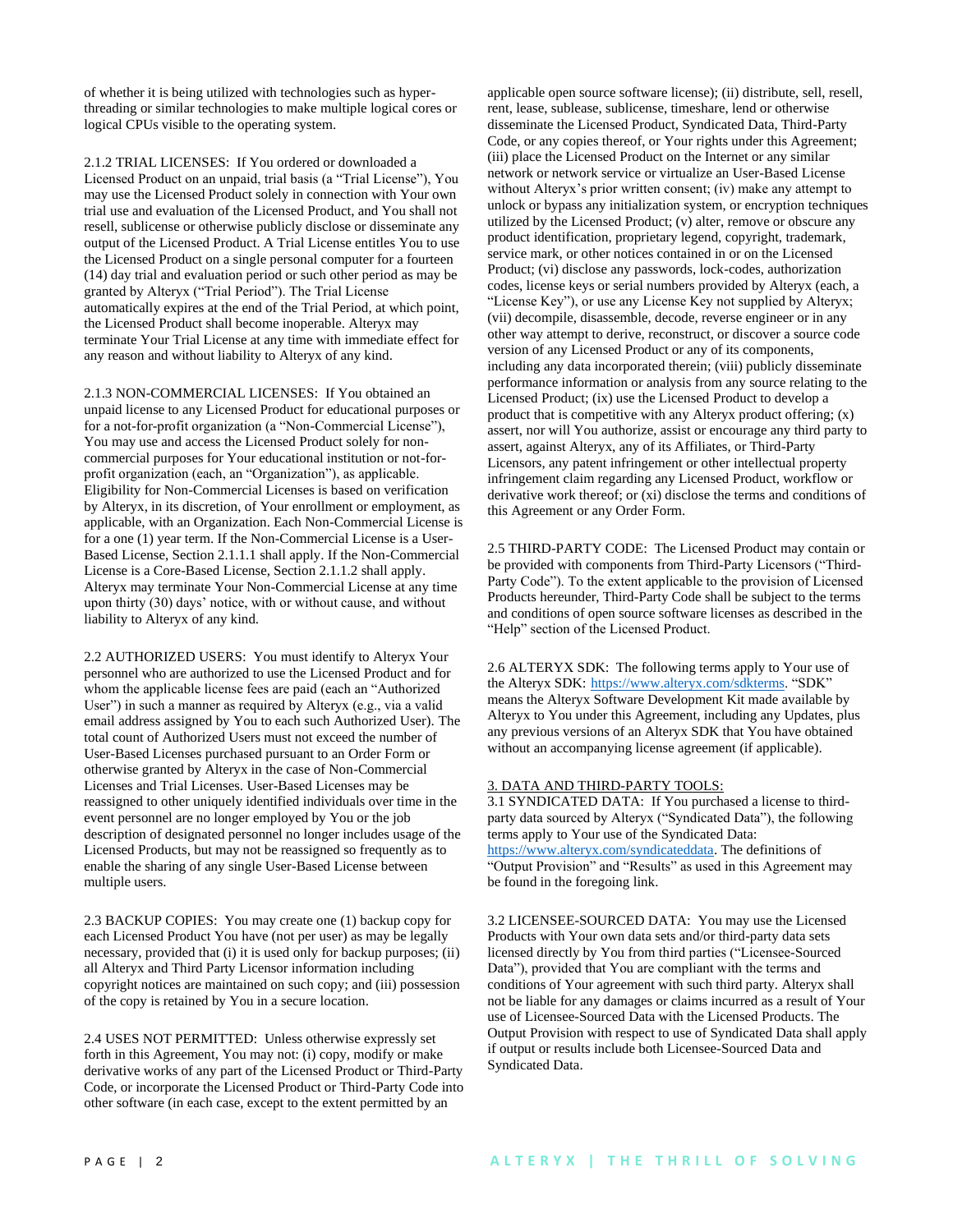3.3 THIRD-PARTY TOOLS: You agree that use of any configurable component or widget not embedded in the Licensed Product at the time of delivery but created by a third party or You and added to or used by You with the Licensed Product ("Third-Party Tools") may be subject to applicable terms and conditions for such the Third-Party Tools.

4. SUPPORT AND UPDATES: For Purchased Licenses, Alteryx will provide to You support and consultation in accordance with the Alteryx Support Guidelines available at <http://community.alteryx.com/supportguidelines> (the "Support Guidelines") and as may be further specified in an applicable Order Form. During the term of the applicable Order Form, Alteryx will provide revised releases of the Licensed Products, incorporating corrections, improvements and enhancements ("Updates") to You in accordance with the Support Guidelines.

5. SERVICES: Alteryx will provide the number of days or hours of training, enablement or other services ("Services") as may be purchased by You and set forth in an Order Form. The parties acknowledge that the scope of the Services consists solely of assistance with deployment, training and guidance in use of the Licensed Product.

6. PAYMENT: For Purchased Licenses, You agree to pay Alteryx the fees and any applicable sales and use taxes, including VAT, GST, and service tax, pursuant to the invoice schedule set forth in the Order Form. A finance charge equal to the lesser of one and a half percent (1.5%) per month or the maximum amount allowed by applicable Law shall be assessed on all undisputed amounts that are past due. If You fail to remit payment for undisputed fees past due, Alteryx may, at its option and upon notification, terminate Services or rescind any licenses unless You remit payment to Alteryx within ten (10) business days of notification. Such notice shall also serve as notice of breach under Section 8.2(i) of this Agreement. Except as expressly set forth herein, Order Forms are non-cancelable and all fees are non-refundable.

7. DELIVERY: Alteryx will deliver the Licensed Product, at its option, electronically or on physical media, to the delivery location as specified in the applicable Order Form or as otherwise agreed to by the parties in writing. All Licensed Products shall be deemed delivered when made available to You for download.

# 8. TERM AND TERMINATION:

8.1 TERM: This Agreement is effective as of the delivery or download of the Licensed Products and expires when all licenses and Services hereunder have expired in accordance with their own terms. The term of Your license under this Agreement is limited as specified in the Order Form or in the purchasing documentation if purchased through a Reseller. Each Order Form shall become effective when duly signed by each of the parties and shall continue in effect through the expiration date for the licenses granted thereunder, unless terminated earlier by either party in accordance with this Agreement.

8.2 TERMINATION: Alteryx or You may terminate this Agreement upon notice to the other party if the other party: (i) breaches any material obligation under this Agreement and fails to cure such breach within thirty (30) days from the date the other party receives notice of the breach from the non-breaching party, provided that Alteryx may terminate this Agreement and any

license(s) immediately upon any breach of Section 2.4; (ii) ceases operation without a successor; or (iii) seeks protection under any bankruptcy, receivership, trust deed, creditors arrangement, composition, or comparable proceeding, or if any such proceeding is instituted against such party (and not dismissed within sixty (60) days). Termination is not an exclusive remedy and the exercise by either party of any remedy under this Agreement will be without prejudice to any other remedies it may have under this Agreement, by law, or otherwise.

8.3 EFFECTS OF TERMINATION: Upon expiration or termination of this Agreement, You agree to remove all copies of the Licensed Product(s), Third-Party Tools and Syndicated Data from all computers and servers on which they have been installed and to destroy all copies of the Licensed Product(s), Third-Party Tools and Syndicated Data in Your possession, provided that You may retain copies of any Results. If so requested by Alteryx, You shall certify to Alteryx in writing that such actions have been taken.

9. FEEDBACK: In the event that You provide to Alteryx any feedback, suggestions, ideas, or identification of problems or deficiencies and possible remedies therefor (collectively, "Feedback") with respect to the Licensed Product(s) or Services or any other existing or potential product or service of Alteryx, You grant to Alteryx and its Affiliates a worldwide, non-exclusive, royalty-free, non-terminable license to use such Feedback in any way, including but not limited to incorporating it into the Licensed Product(s) or other existing or future products or services of Alteryx, its Affiliates, partners, and Resellers.

10. OWNERSHIP: All title and intellectual property rights in and to any product or service provided by Alteryx to You (including but not limited to the Licensed Products, Syndicated Data, content, application programming interfaces, maps, directions, and any images, photographs, video, audio, text, and "applets," if any) and all copies, modifications, and derivative works thereof (including any changes which incorporate Your Feedback) are owned or licensed by Alteryx and no ownership rights are being conveyed to You under this Agreement or otherwise. Nothing in this Agreement constitutes a waiver of Alteryx's rights under any Laws, including but not limited to U.S. or international intellectual property Laws. All rights not specifically granted under this Agreement are reserved by Alteryx and its suppliers, including the Third-Party Licensors. The Services and any related deliverables are not a Work-for-Hire as defined by applicable Law. You agree to reproduce, and shall not remove or obscure, any copyright notices and proprietary rights legends on all authorized copies of the Licensed Products and any Syndicated Data. Third-Party Licensors specifically retain title to all Third-Party Code, data or Third-Party Tools owned by them. You retain all title and intellectual property rights to any data or information owned and provided by You when using the Licensed Product.

# 11. LIMITED WARRANTY:

11.1 PRODUCT WARRANTY: For Purchased Licenses, Alteryx warrants for a period of ninety (90) days from initial delivery to You ("Warranty Period") that the Licensed Product will operate in substantial conformity with the terms of the Related Materials and will be, at the time of delivery of the Licensed Product, free of viruses, Trojan horses, worms, spyware, or other such code designed to maliciously impede in any manner, the intended operation of the Licensed Product. Alteryx's entire liability and Your exclusive remedy for the foregoing warranties shall be, at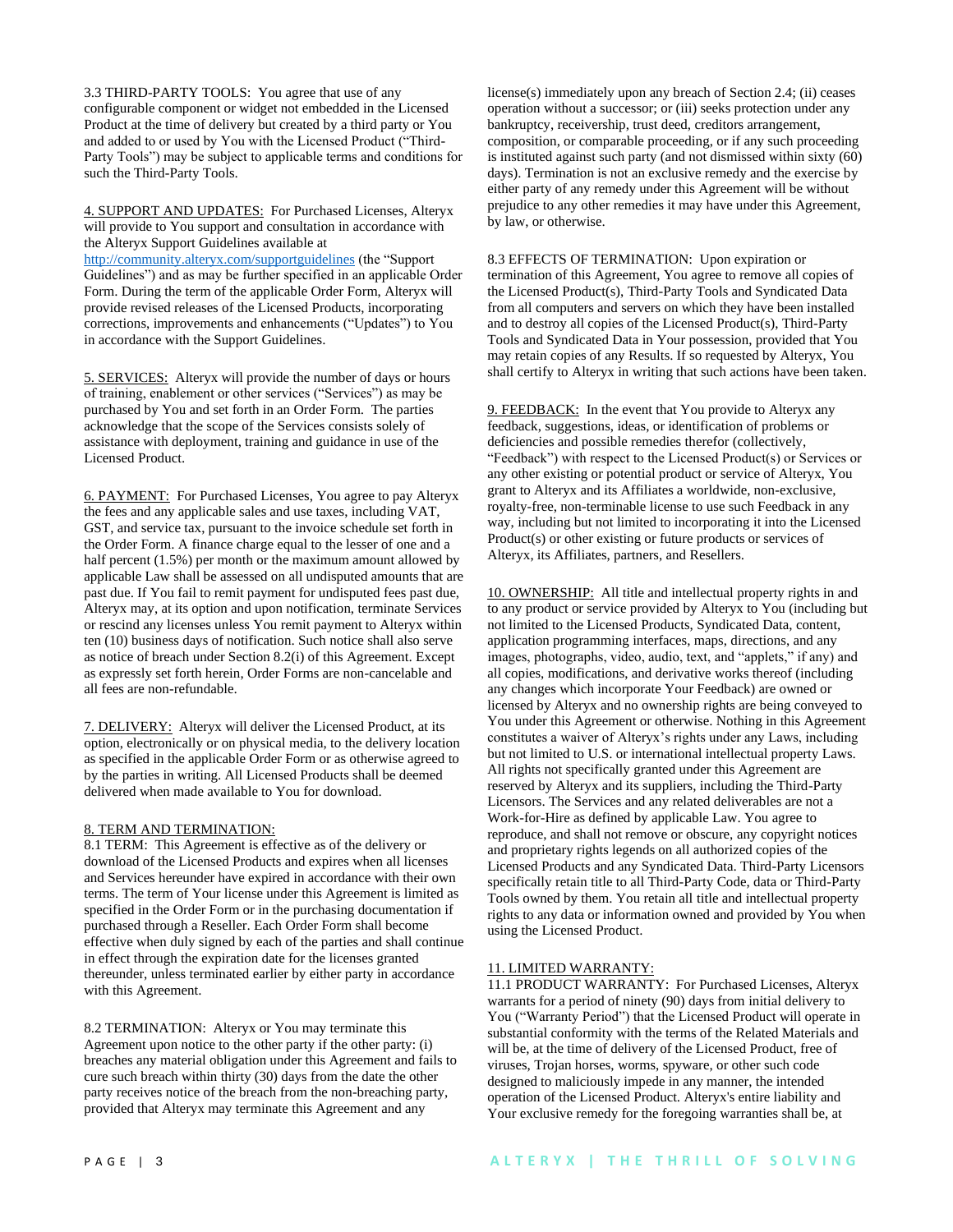Alteryx's sole option and discretion, to use commercially reasonable efforts to provide You with a replacement of the Licensed Product or an error correction or workaround which corrects the defect; provided, however, if Alteryx determines such remedy to be impracticable, Alteryx may terminate the applicable Order Form and provide a refund of the applicable purchase price of the defective Licensed Product. Alteryx will have no obligation with respect to a warranty claim unless notified of such claim within the Warranty Period. This warranty applies only to the initial delivery of Licensed Product under an Order Form and does not renew or reset.

11.2 REPRESENTATIONS AND WARRANTIES: Each party hereby represents and warrants that (i) if it is a company or other entity, it is duly organized and validly existing under the Laws of the place of its incorporation or formation and has full corporate power and authority to enter into this Agreement and to carry out the provisions hereof; (ii) it is duly authorized to execute and deliver this Agreement and to perform its obligations hereunder; (iii) this Agreement is a legal and valid obligation binding upon it and enforceable according to its terms; (iv) the execution, delivery, and performance of this Agreement do not conflict with any agreement, instrument, or understanding, oral or written, to which it is a party or by which it may be bound, nor violate any Laws of any court, governmental body, or administrative or other agency having jurisdiction over it; (v) it will comply with all applicable Laws in its performance of this Agreement; and (vi) it shall comply with the export Laws of the U.S. and other applicable jurisdictions in using the Licensed Products and obtain any permits, licenses and authorizations required for such compliance.

11.3 DISCLAIMERS: Except as may otherwise be expressly set forth herein, neither Alteryx nor Third-Party Licensors make any representations or warranties, express or implied, with respect to the Licensed Products, Services, Gallery, Third-Party Code or Third-Party Tools, including but not limited to, the implied warranties of title, merchantability, fitness for a particular purpose and non-infringement. Any Trial Licenses, Non-Commercial Licenses and SDKs are provided on an "as-is" basis. Alteryx disclaims any and all liability for Third-Party Code, Third-Party Tools and Your use of the SDKs. Neither Alteryx nor Third-Party Licensors make any representations or warranties, express or implied, with respect to the accuracy, reliability or completeness of the Licensed Products, Third-Party Code or Third-Party Tools. Except as expressly set forth herein, the entire risk as to the use of the Licensed Products, Gallery, Third-Party Code and Third-Party Tools is assumed by You. You acknowledge that in entering into this Agreement, You have not relied on any promise, warranty or representation not expressly set forth in this Agreement.

## 12. LIMITATION OF LIABILITY:

12.1 In no event shall You, Alteryx or Third-Party Licensors be liable regardless of the cause, for any special, indirect, incidental, consequential, exemplary or punitive damages; loss of goodwill, profits, business opportunity, anticipated savings, or data; work stoppage; or computer failure or malfunction, even if the affected party has been advised of the possibility of such damages, and whether the same arise in contract, tort (including negligence) or otherwise.

12.2 Alteryx's entire liability for claims or obligations arising under or related to this Agreement shall not exceed the license fees paid and/or payable by You in the twelve-month period prior to the events giving rise to the claim or obligation.

12.3 The limitations on liability set forth in Sections 12.1 and 12.2 shall not apply to the extent prohibited by applicable Law. If this Agreement is governed by the Laws of England and Wales pursuant to Section 14.7 below, nothing in this Agreement shall exclude or limit any party's liability for: (i) fraud or fraudulent misrepresentation; or (ii) death or personal injury caused by negligence.

## 13. INDEMNIFICATION:

13.1 INDEMNIFICATION BY ALTERYX: Alteryx will defend any action, claim, demand, or suit brought by a third party against You, Your Affiliates and the respective officers, directors, employees, agents, successors, and assigns of You or Your Affiliates ("Licensee Parties") that is based on a claim alleging a Licensed Product as supplied by Alteryx to You infringes or misappropriates such third party's U.S. issued patent, or any trademark, trade secret right or copyright (an "Infringement Claim") and Alteryx will indemnify and hold harmless the Licensee Parties for any damages and costs (including reasonable attorneys' fees) finally awarded against Licensee Parties by a court of competent jurisdiction for the Infringement Claim. Alteryx's indemnity obligation under this Section 13.1 shall not apply: (i) if the Licensed Product(s) is modified by any party other than Alteryx; (ii) if the Licensed Product(s) is customized in accordance with written specifications provided by You; (iii) if the Licensed Product(s) is combined with products or processes not provided by Alteryx; (iv) to any unauthorized use of the Licensed Product(s); (v) to any unsupported release of the Licensed Product(s) or if You fail to install an Update provided by Alteryx that could have avoided the actual or alleged Infringement Claim; (vi) to workflows, output, analytic applications, algorithms or other applications or programming built or created by or on behalf of You through or as a result of use of the Licensed Product or any SDKs; or (vii) if You settle or make any admissions with respect to an Infringement Claim without Alteryx's prior written consent. If an Infringement Claim is brought or threatened, Alteryx may, at its sole option and expense, use commercially reasonable efforts to either (i) procure a license that will protect You against such Infringement Claim without cost to You; (ii) modify or replace all or portions of the Licensed Product as needed to avoid infringement, such update or replacement having substantially similar or better capabilities; or (iii) if (i) and (ii) are not commercially feasible, terminate this Agreement and any applicable Order Form(s) and refund to You a pro-rata refund of the license fees paid under such applicable Order Form(s) for the terminated portion of the term of such Order Form(s). The rights and remedies granted to You under this Section 13 state Alteryx's entire liability, and Your exclusive remedy, with respect to any third-party claim of intellectual property infringement.

13.2 INDEMNIFICATION BY YOU: You will defend any action, claim, demand, or suit brought by a third party against Alteryx, its Affiliates, the respective officers, directors, employees, agents, successors, and assigns of Alteryx or any Alteryx Affiliate ("Alteryx Parties") that is based on (i) Your use, alteration, application or disclosure of the Licensed Products or Syndicated Data in violation of this Agreement or applicable Law; or (ii) any Licensee-Sourced Data or any Output or Results generated by You or the use thereof, and You will indemnify and hold harmless the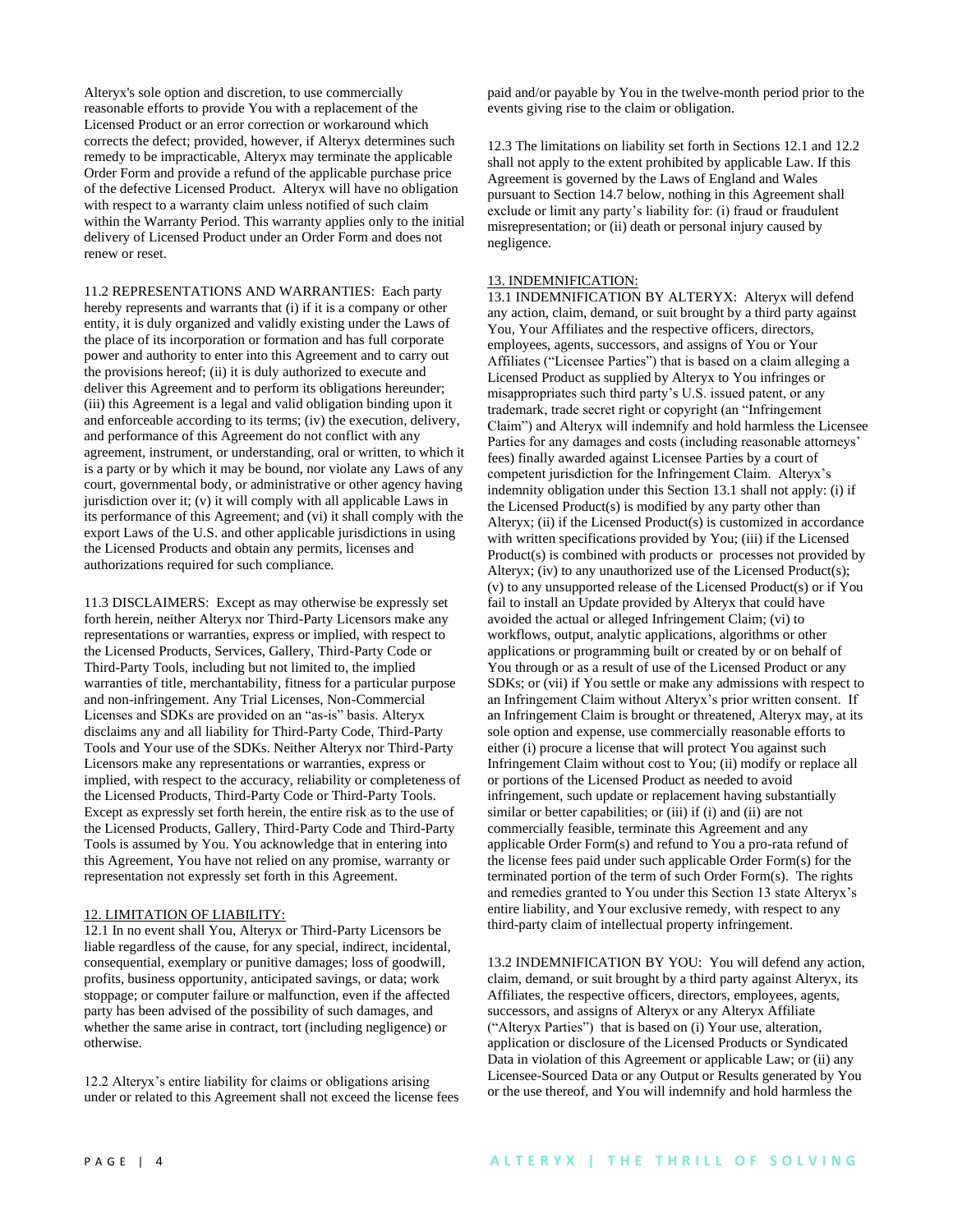Alteryx Parties for any damages and costs (including reasonable attorneys' fees) finally awarded for such claims.

13.3 INDEMNIFICATION PROCEDURES: In order to seek and receive indemnification under this Agreement, the indemnified party must: (i) give prompt notice to the indemnifying party of the indemnifiable event; (ii) grant authority to the indemnifying party to defend or settle any related action or claim, provided that the indemnifying party will not enter into any settlement that would diminish the rights of the indemnified party or that includes an admission of fault or wrongdoing or the payment of money by the indemnified party; and (iii) provide, at the indemnifying party's expense, information, cooperation and assistance to the indemnifying party as may be reasonably necessary for the indemnifying party to defend or settle the claim or action. An indemnified party may participate, at its own expense, in any defense.

## 14. GENERAL:

14.1 ENTIRE AGREEMENT; SURVIVAL: This Agreement represents our entire understanding and agreement regarding the Licensed Products, Syndicated Data, Third-Party Code and Third-Party Tools, and supersedes any prior purchase order, communication, advertising or representation between You and Alteryx and/or any Reseller. To the extent there is any conflict between the terms of this Agreement and an Order Form, the terms of the Order Form shall take precedence. No provision of any purchase order or other business form, including any electronic invoicing portals and vendor registration processes, employed by You will supersede the terms and conditions of this Agreement (even if after the date of this Agreement or any Order Form), and any such document shall be for administrative purposes only and shall have no legal effect. Any Order Form not terminated concurrently with the termination of this Agreement shall survive until such Order Form expires or terminates by its own terms. The termination of this Agreement but not all issued and outstanding Order Form(s) shall prevent any new Order Forms from being executed by the parties. Alteryx may make changes to this Agreement and will make a such version available on the website where the Licensed Product is made available, and You agree to be bound by this Agreement, as amended. The provisions of Sections 1, 3, 6 and 8 through 14 shall survive any termination of this Agreement.

14.2 SEVERABILITY: If any provision of this Agreement shall be unlawful, void or for any reason unenforceable, that provision shall be enforced only to the extent permissible by applicable Law and otherwise deemed severable from, and shall in no way affect the validity or enforceability of, the remaining provisions.

14.3 ANTI-CORRUPTION: You confirm You have not received or been offered any illegal or improper bribe, kickback, payment, gift, or thing of value from an Alteryx employee, agent or partner in connection with this Agreement. In case You have knowledge of any violation of the above restriction, You will promptly notify Alteryx.

14.4 USAGE DATA: Alteryx may automatically collect usage data regarding Your installation, registration and use of the Licensed Products and Services, which may contain limited personal data, in order to improve its products and services, provide support and troubleshooting, ensure compliance with our agreements and terms of use, and carry out business operations as needed to deliver products and services. Alteryx will not publicly disclose any usage data that identifies You or any Authorized Users. To the extent usage data contains individually identifying information, Alteryx collects and uses such data in accordance with its published privacy policy available at [https://www.alteryx.com/privacy.](https://www.alteryx.com/privacy)

14.5 PUBLICITY: Alteryx may identify You as a customer of Alteryx and use Your name and logo in any of its advertising or marketing materials (including any press release or statement) solely in connection with such identification. You can retract the foregoing permission by submitting a written request via email to [logo.optout@alteryx.com.](mailto:logo.optout@alteryx.com) 

14.6 ASSIGNMENT: This Agreement will bind and inure to the benefit of each party's permitted successors and assigns. You may not assign this Agreement or any of its rights or obligations granted hereunder, including by operation of Law, without the prior written consent of Alteryx, which shall not be unreasonably withheld or delayed. Any attempt to transfer or assign this Agreement without such written consent will be null and void. Alteryx may assign this Agreement to any Affiliate or in connection with a merger, reorganization, acquisition or other transfer of all or substantially all of Alteryx's assets or voting securities.

14.7 GOVERNING LAW; CONTRACTING ENTITY: Without regard to any conflict of laws principles, this Agreement (i) if You are located in North or South America, the licensing entity is Alteryx, Inc., a Delaware corporation, and this Agreement will be governed by the Laws of the State of California, United States; or (ii) if You are located outside of North or South America, the licensing entity is Alteryx UK Ltd., a United Kingdom limited company, and this Agreement will be governed by the Laws of England and Wales. All disputes arising out of or in relation to this Agreement shall be submitted to the exclusive jurisdiction of the courts of (a) Orange County in the State of California when the Laws of the State of California apply; or (b) London when the Laws of England and Wales apply. Nothing in this Section 14.7 shall restrict a party's right to bring an action (including any motion for injunctive relief) against the other party in the jurisdiction where the other party's place of business is located. The United Nations Convention on Contracts for the International Sale of Goods and the Uniform Computer Information Transactions Act, as currently enacted by any jurisdiction or as may be codified or amended from time to time by any jurisdiction, do not apply to this Agreement.

14.8 U.S. GOVERNMENT RESTRICTED RIGHTS: The Licensed Product is a "commercial item" as that term is defined at FAR Subpart 2.1. For U.S. Government customers, Alteryx provides the Licensed Product, including any related software, technical data, and/or services, with those rights in technical data and computer software it customarily provides to the public, as delineated herein. In addition, DFARS 252.227-7015 shall apply to technical data acquired by DoD. Should a U.S. Government customer require additional rights in Licensed Products, Alteryx will consider such requests, and upon reaching mutual agreement, any additional rights shall be incorporated into a written addendum. Rights are reserved under copyright Laws of the U.S. with respect to unpublished portions of the Licensed Products.